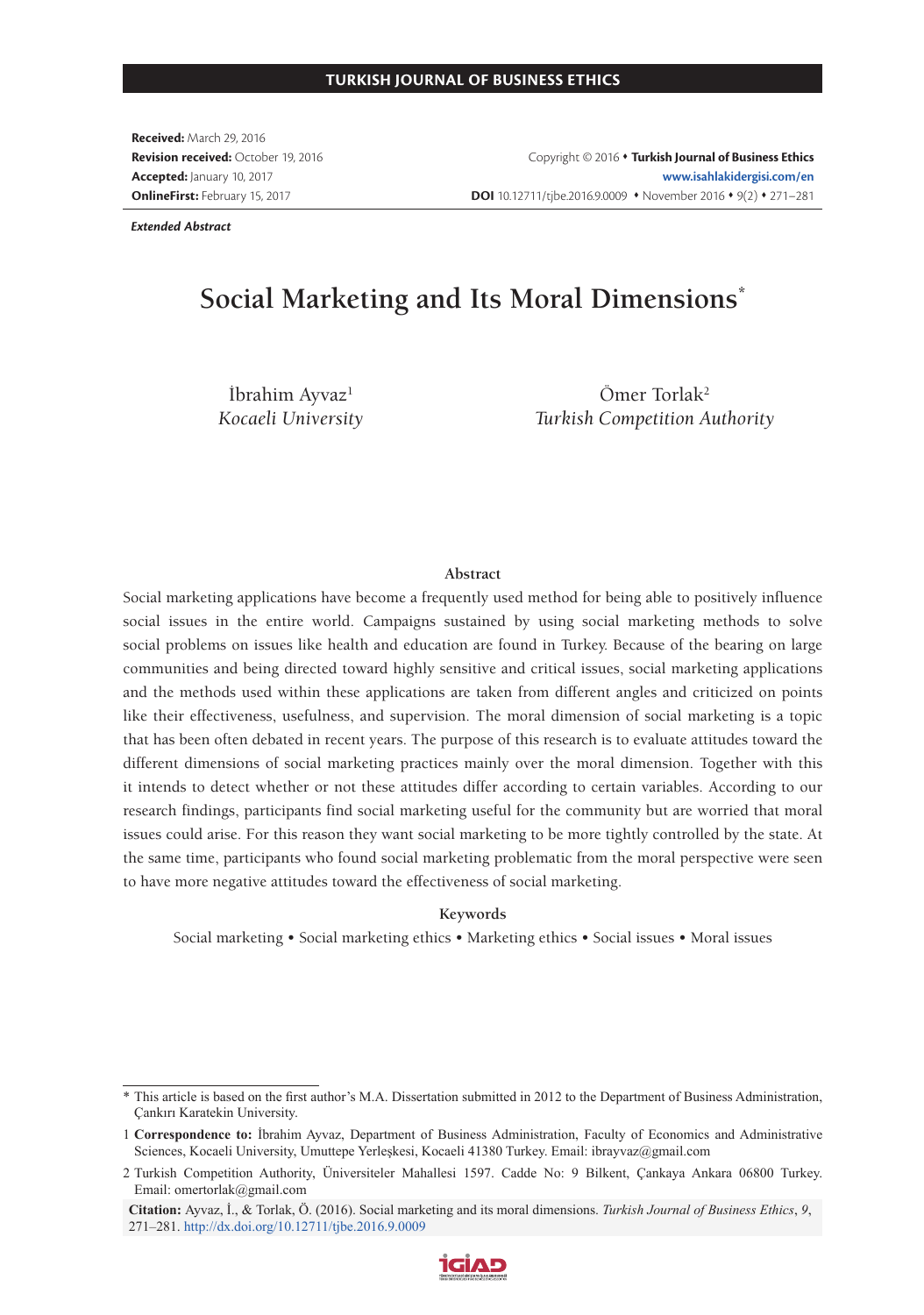### **Social Marketing**

Social marketing can be briefly defined as practices aimed at being able to contribute to solving social issues by using marketing techniques. In order to be able to understand exactly what social marketing is and how and why it occurs, one must first clearly understand what marketing is. Marketing can be defined as an exchange process that occurs among more than one person or organization. The goal of the marketing discipline is to establish specific methods by making determinations on how effectively and efficiently this process can be realized. Bagozzi (1975) identified that an element taking place at the heart of marketing is the "process of exchange." As a result of this marketing feature, some marketing strategists see marketing as a concept not limited to the commercial sphere (Bagozzi, 1975, 1978; El-Ansary & Kramer, 1973; Kotler & Levy, 1969). In this sense, marketing is not only for commercial products, it is for everything that is subject to exchange. Even though marketing has gained such a broad meaning, the fact is that question marks and criticisms have been put forth on the point of its integrity from a scientific angle (Luck, 1969); this understanding is more common, and the marketing discipline has shown development in this direction, especially in recent years. Wiebe (1951), by asking "why can't you sell the phenomenon of fellowship like soap?" prepared the groundwork of social marketing by revealing an idea directed at the applicability of marketing methods to social issues like fellowship.

In their articles where the concept of social marketing was first used, Kotler and Zaltman (1971, p. 5) defined social marketing as "the design, application, and control of programs created to influence the acceptability of social ideas by taking into account factors like product planning, pricing, communication, distribution, and marketing research." Andreasen (1994) criticized this, saying the definition is problematic from certain angles. For example, is an insurance company with incentives toward seat belt usage or a beer company that campaigns for "responsible drinking" acceptable as social marketing? Rangun and Karim (1991) expressed the opinion that these types of activities cannot be included in social marketing because social change is the second objective here. On this point, Andreasen (1994, p. 110), for better distinguishing the social marketing from similar applications and having to include basic features of it, identified that "social marketing programs are designed using commercial marketing techniques to change the voluntary behavior of a specific target group in order to increase their own wealth and that of the community they live in." The points that need to be emphasized in this definition are that social marketing's single and ultimate goal is social welfare and that social marketing is aimed at influencing voluntary behavior. In order to understand social marketing correctly, seeing its differences from similar applications would be useful.

**Comparing social marketing to commercial marketing.** The subject of social marketing, as much as it has emerged as an extension of commercial marketing,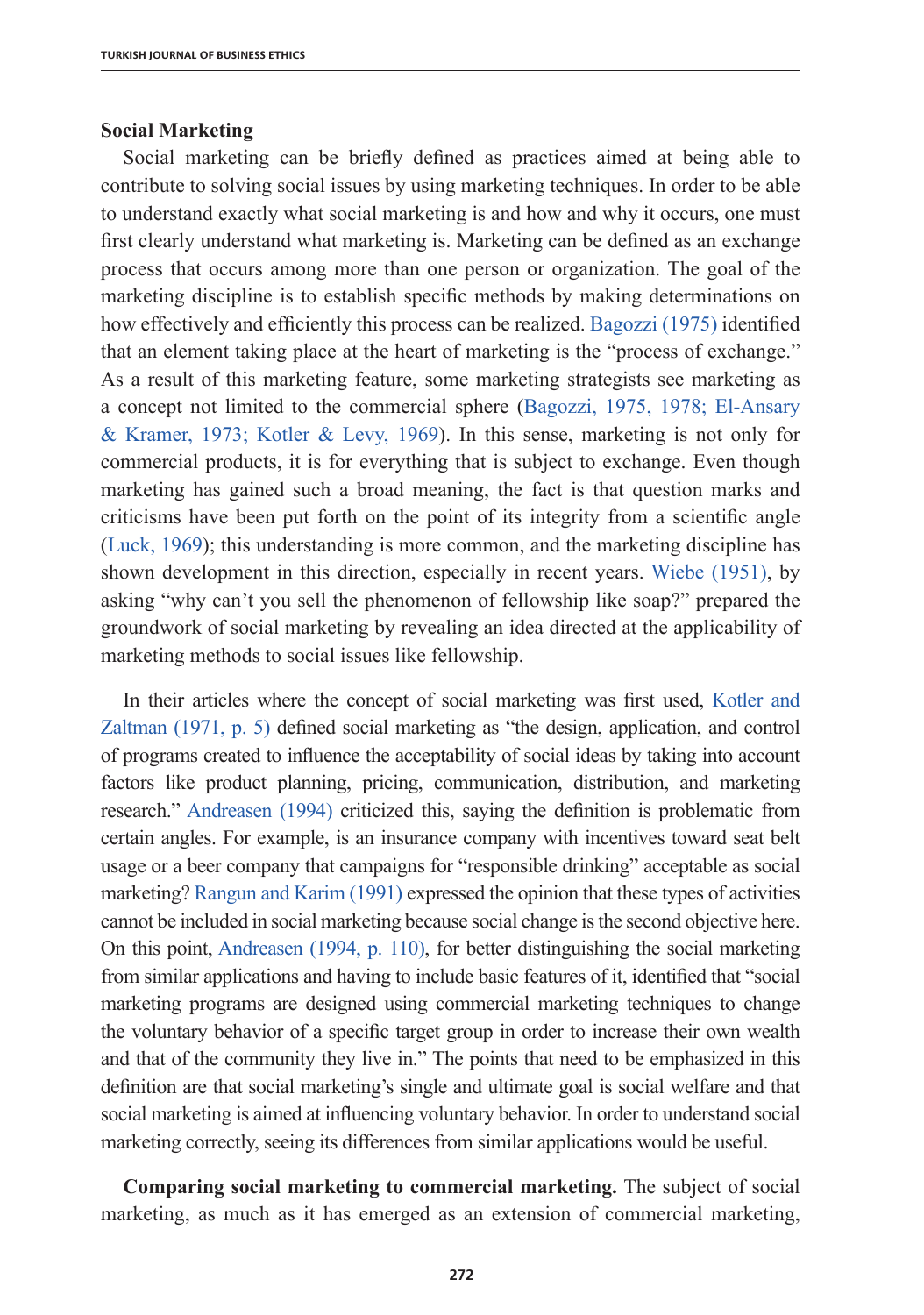presents significant differences in terms of application areas and purpose. The main differences between social and commercial marketing are that: (a) Products sold in social marketing are ideas, attitudes, and behaviors, while products in commercial marketing consist of goods and services; (b) While the objective in commercial marketing is to provide a monetary gain, the goal in social marketing is that what is useful be obtained for society; (c) Compared to competitors being other vendors who face the same target group with similar products, competitors in social marketing are the target group itself or the groups that supply the exact opposite product to target group; (d) While the price a customer must pay should be worth the service offered in commercial marketing, social marketing has no such requirement; (e) *Demand* in social marketing is much more complicated and such a force to encounter; and (f) While demand is generally positive in commercial marketing, it is negative in social marketing (Andreasen & Drumwright, 2001; Eser & Özdoğan, 2006; Webster, 1975).

**Comparing social marketing to societal marketing.** The concept that social marketing is most confused with is societal marketing. Societal marketing predicts how an organization determines consumers' needs and wants and how it will later take the community's wellbeing into account while business meets these needs (McColl-Kennedy, Kiel, Lusch, & Lusch, 1994). For any business, satisfying consumers' wants and needs is ultimately directed at that business's goal to make a profit. In other words, social marketing covers how a business supervises social benefits at the same time it makes a profit, as well as how it performs its activities in this context. Social marketing, however, is the marketing techniques used in solving social issues. Its basic objective is not the interest of the practicing institution; the target is the welfare of the masses and society.

# **The Moral Dimensions of Social Marketing**

Nowadays, social marketing applications have become a method often used to positively influence social issues all over the world. The moral dimension of social marketing, being parallel to this, has gained importance. Andreasen (1997, p. 4) stated the importance of this situation saying, "If one works towards solving social issues through social marketing, and perhaps it must be like this, we have to understand its moral dimensions, especially the moral issues that arise pertaining to itself." While some of the moral issues that can occur in social marketing are the continuance of those within the marketing discipline, other ones form from the issues that can arise as a result of this new practice, namely as a result of applying social marketing methods to a different area. On this point, the moral dimensions of marketing will be examined under two headings in the following chapters.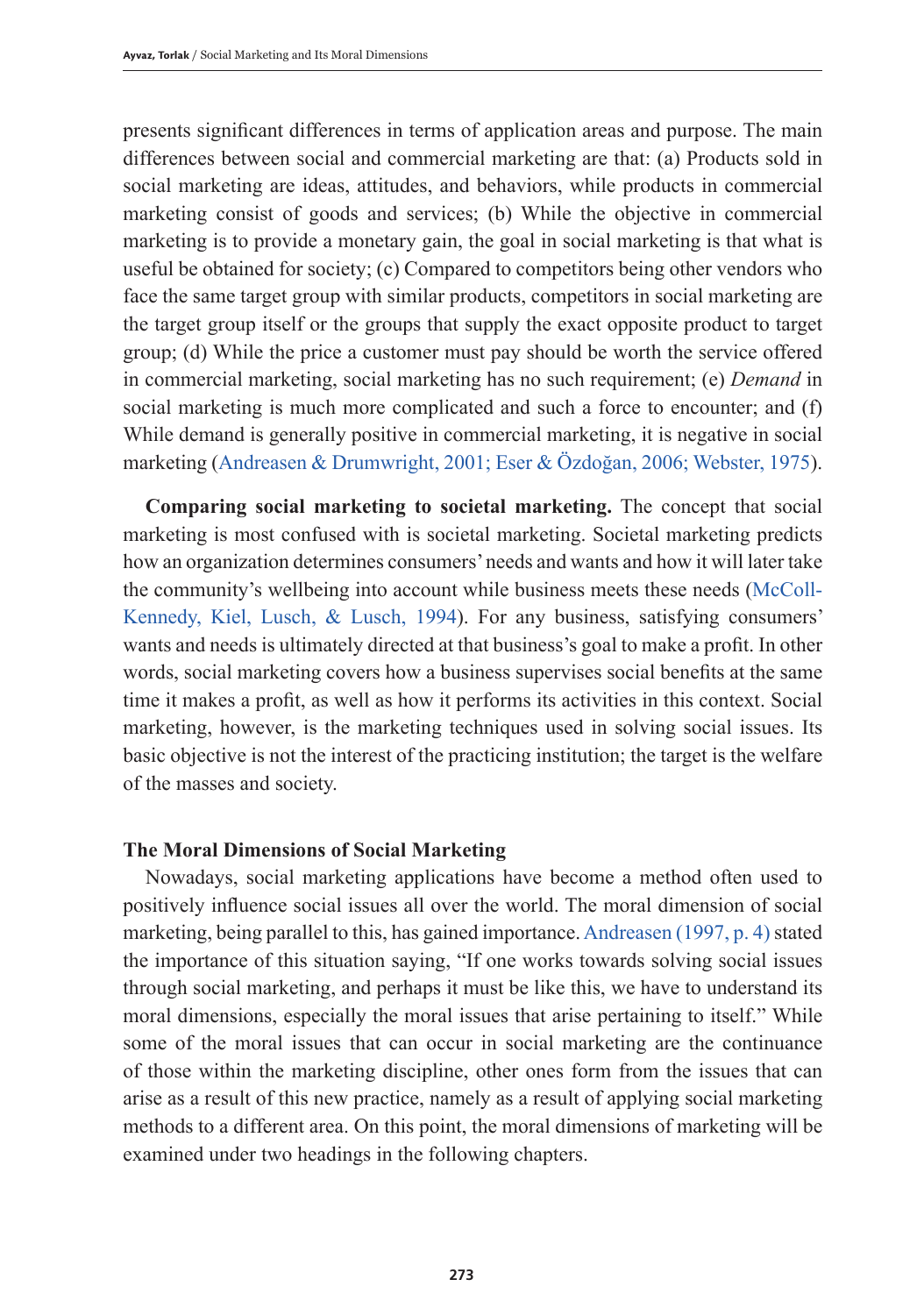# **General Moral Issues for Marketing Practices**

In much of the literature on social marketing, the moral concerns that come into question in marketing have been voiced. These generally cover basic moral concepts like justice, self-interest, manipulation, honesty, trust, and respect (Andreasen, 1995; Bloom & Novelli, 1981; Brenkert, 2002; Fox & Kotler, 1980; Rothschield, 2001). Social marketing's targeting of social problems, namely much more important and sensitive issues in terms of society, further increases the importance of all of these moral problems; social marketers' responsibilities are more serious compared to commercial marketers (Smith, 2000).

In a study based on social marketing, Smith (2001) specified the following moral standards are required for both commercial and social marketing: (a) tell the truth, (b) protect privacy, (c) do not be an example of inappropriate behavior, (d) do not defame, (e) be fair, (f) don't be prejudiced, and (g) protect children.

### **Moral Issues Specific to Social Marketing**

**Defining a social issue.** What is a social issue and what can be handled as a social issue is a topic of debate by themselves. Many different theories exist within the discipline of sociology that attempt to define social issues. Functionalist theory, conflict theory, and structuralist theory are just a few of them. How social marketers define social problems in this sense is important not only in terms of what they see as a social problem but also in determining how social problems should be solved.

**What is good for society.** The goal of social marketing is to direct the behaviors that have been identified of individuals and groups to "the better" in terms of society. On this point, what is good for society comes across as an important question. Can marketers who show great success in the commercial arena be the most appropriate for designating what is good and be best suited to directing the target mass to this? For example, Donovan and Henley (2003), while identifying that social marketers with a strong commercial background usually have a teleological approach in terms of morals, advocate that individuals from the health sector will have a more deontological approach.

**The implementer's identity.** Which properties an organization that manages and directs social marketing processes should have and certain drawbacks of giving authority to these organizations is one of the headings debated in social marketing. Laczniak et al. (1979, p. 31) indicated how dangerous social marketing can be when in the hands of an organization with financial strength that wants to serve their own purposes, saying, "In spite of ideas being transferred much more efficiently using social marketing, those with money and marketing power can spread ideas that are not socially beneficial."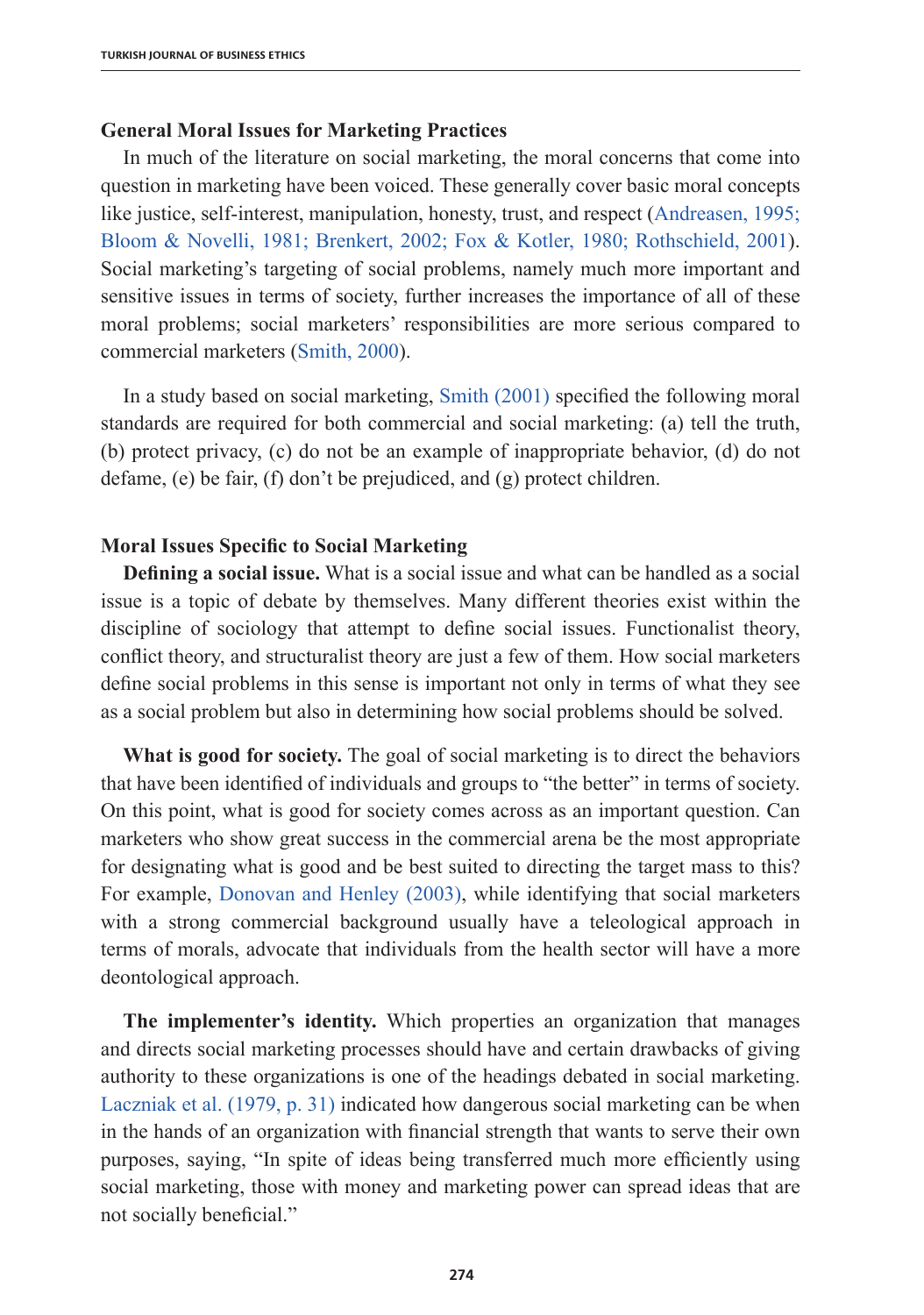**Intervention and control.** One of the issues social marketing is also criticized for is that it can be used as a means of intervention or control against society by the state or other institutions. According to one research (Laczniak et al., 1979, p. 32), participants were concerned that "social marketing can be used as a tool of control by those with economically powerful.

**Identifying the target group.** Identifying the target audience carries some problems in social marketing. For example, In social issues that are perceived and responded negatively by society, by unconsciously or consciously the individual can deny of being to be part of the problem and can perceive being judged this way as a violation of rights. The criteria that selected target groups are determined according to also opens the way to debate. For example, by taking the limited resources into account, health-centered social marketing practices can choose individuals or groups who are easy to reach as the target, but the masses who live in hard-to-reach areas may have greater need of this practice and its services (French, Stevens, McVey, & Merritt, 2010).

**Unintentionally affected groups.** Social marketing applications target people and groups associated with the social issue in the direction of how the social issue is handled. However, many of the advertisements presented in written and visual media in the process of social marketing are seen and analyzed by every segment of society. As a result, some individuals or groups who are not in the potential target audience, who are not addressed by the organized program, can interpret the social message in different ways and produce undesired results.

**Segmentation.** Because the issue of social marketing has sensitive topics, including certain individuals or groups in specific compartments can be an undesirable situation for the target audience. The segmentation that are made include the possibility of stigmatize certain groups and/or dragging them into a disadvantaged and socially excluded position relative to other groups.

**Results.** Some issues about the results of social marketing can be stated as follows: (a) In terms of society, is a benefit really being obtained? (b) Have only certain groups obtained this benefit? (c) Was the outcome of social marketing formed in favor of certain interest groups? (d) Were harmful consequences revealed as a result of social marketing? (e) Did the benefit obtained from social marketing encounter the harmful consequences that emerged? (f) Can the same benefit be achieved more easily using different methods? (g) Can benefitting the majority be a valid reason for harming a minority group in society?

**Unintended results.** In terms of social marketing results, one point that needs paying attention to is the emergence of undesired results. The behavioral change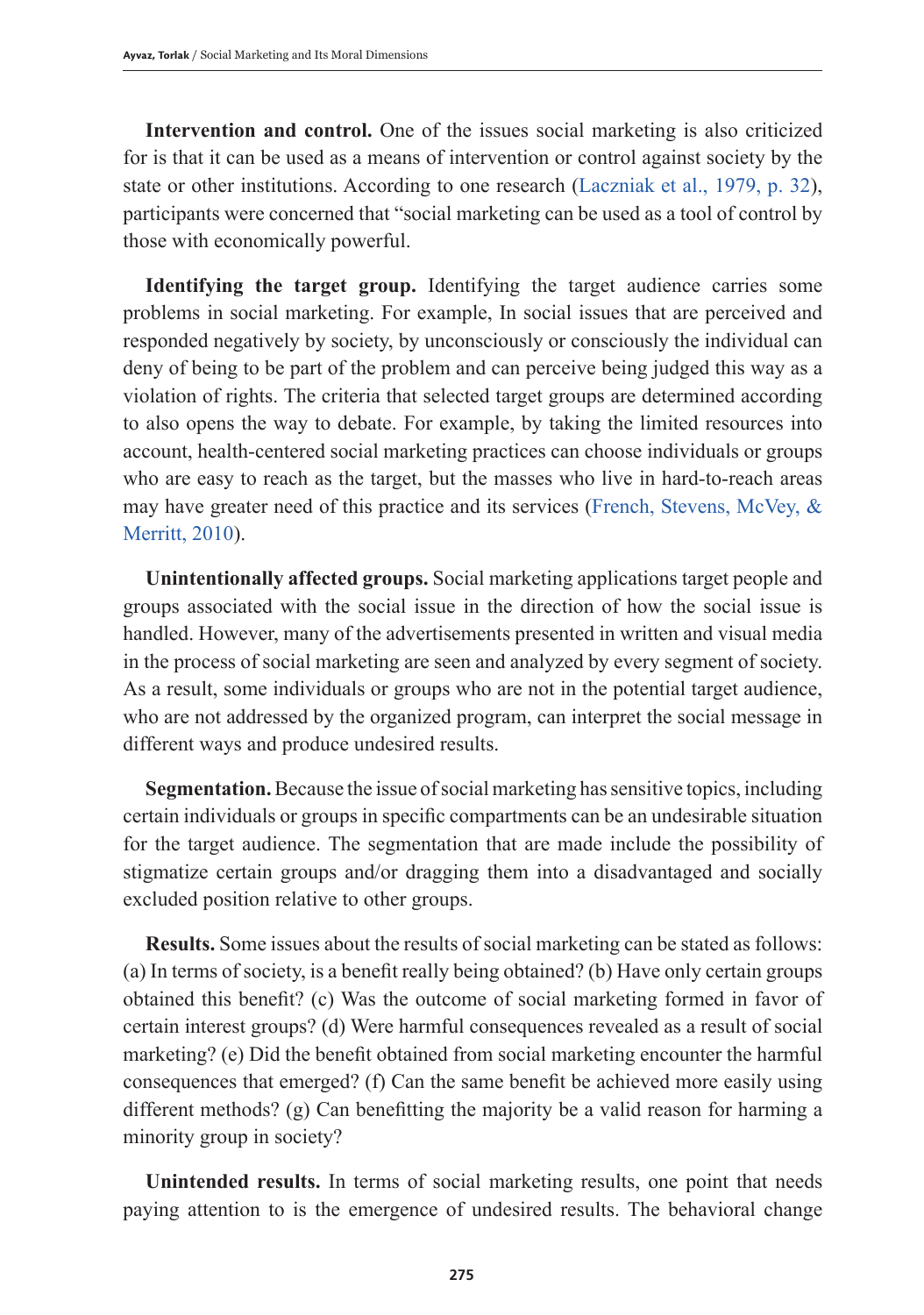desired in a social marketing practice, together with the result of negative effects from the methods used while affecting this change or in the application process, may result in some undesired consequences. Nicotine, one of the most harmful substances contained in cigarettes, is known to be an appetite suppressant. Therefore, people who quit smoking can experience health issues related to excessive weight gain through excessive and irregular eating (French et al., 2010).

#### **Method**

#### **The Aim and Significance of the Research**

The main goal of the research is to determine participants' attitudes toward specific dimensions of social marketing, mainly its moral dimension, and to reveal whether or not these attitudes show any difference according to gender. At the same time, the scope of the research is to investigate whether or not participants' attitudes toward the moral dimension of social marketing reveal a difference in their attitudes toward other dimensions of social marketing.

This research is important because it is an empirical study on the moral dimension of social marketing. Studies in the literature are usually handled theoretically as a topic, or generally based on research performed on marketing ethics. At the same time, this research is an original study in terms of examining the relationships among the different dimensions of social marketing. Through this aspect of the research, analyzing the basic perceptions and approaches to social marketing practices is hoped to especially help social marketing practitioners be able to present the most proper mix of marketing.

#### **Data Collection and Analysis**

The sample of the research consists of 330 students chosen among the students in Kocaeli University's Faculty of Economics and Administrative Sciences using the convenience sampling method. As 13 of the 330 questionnaires that were applied were set aside because of not being suitable for use, the 317 that remained were used in the analyses.

In the scope of the research, a questionnaire form was prepared for collecting the required data. This questionnaire was formed in two sections. The first section has questions pertaining to the participants' demographic information. The second section uses a scale composed of 20 questions with the aim of measuring participants' attitudes toward social marketing. This scale was obtained as a result of adapting to social marketing the questions that Larkin (1977) had used to determine university students' attitudes toward advertising. The questions are designed as a 5-point Likert-type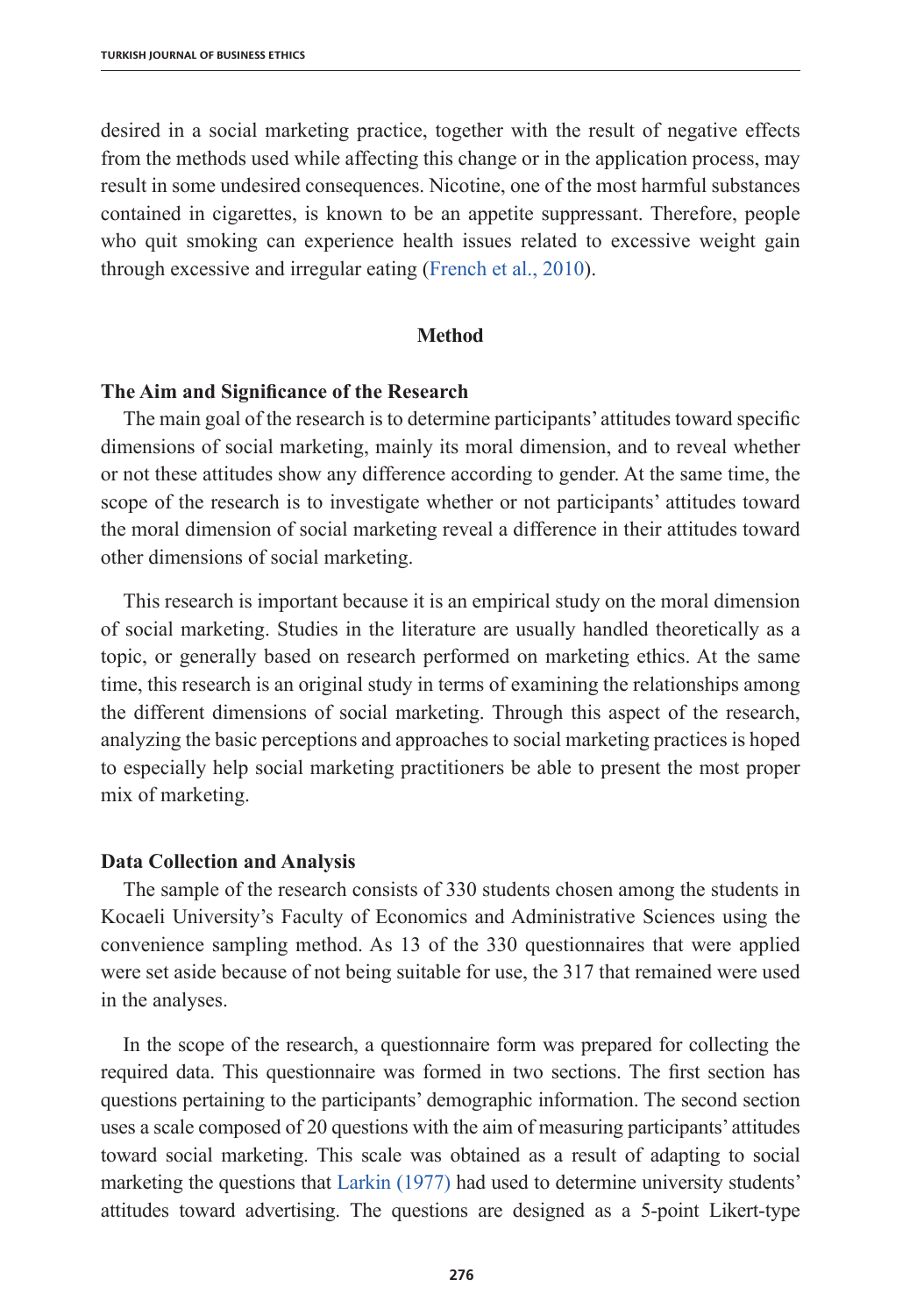scale for measuring participants' contribution levels to the expressions on the scale. The questions on the scale, which distinguished four factors in Larkin's study, were gathered under five distinct factors in the factor analysis results performed in this study.

Two analyses were basically performed in the process of analyzing the data. First, participants' general attitudes were determined by calculating the average of their responses toward each item on the scale. Afterwards, a common variable was formed for the expressions under each group that resulted from the factor analysis, and these variables' differences according to moral attitude were measured using the independent *t-*test through differences according to gender.

## **Findings and Suggestions**

Participants were seen to consider social marketing to be an effective method in solving social issues. Social marketing was found to help solve social issues and be a positive approach in increasing the prosperity of society. At the same time, the contribution rate to expressions in the direction of social marketing being a waste of time and resources was low. In some studies on social marketing, the concern that social marketing would be ineffective and that resources would be wasted are among its most basic problems (Andreasen, 1995; Laczniak & Murphy, 1993; Murphy & Bloom, 1992). According to the results of the current research, participants have no such concerns toward social marketing. If one considers that the performed studies were in the periods when social marketing had just begun to spread, one can say the belief in social marketing's effectiveness was strengthened during this process. The role of the achievements obtained through social marketing practices in recent times is likely to have increased the confidence felt toward social marketing's effectiveness.

In spite of social marketing campaigns being considered effective, the quality of current applications is not considered sufficient. In particular, social marketing applications are desired to be more precise and realistic. This result can be understood in the framework of developments in marketing perceptions. Of these, while the product approach in commercial markets up to 50 years ago has been enough for us to be able to affect how we consider the products we produce rather than customers, companies these days with adapting marketing approach and who take their customers into account have started becoming successful. From this perspective, social marketing applications should also start off by accepting the target audience as people who are more responsible and aware. Social marketing campaigns should accordingly also reflect social issues more accurately and realistically, and they should give the target audience a more active role instead of undertaking psychological influence.

Another finding that draws attention in the scope of the research is in the direction of how participants want the people and institutions performing the social marketing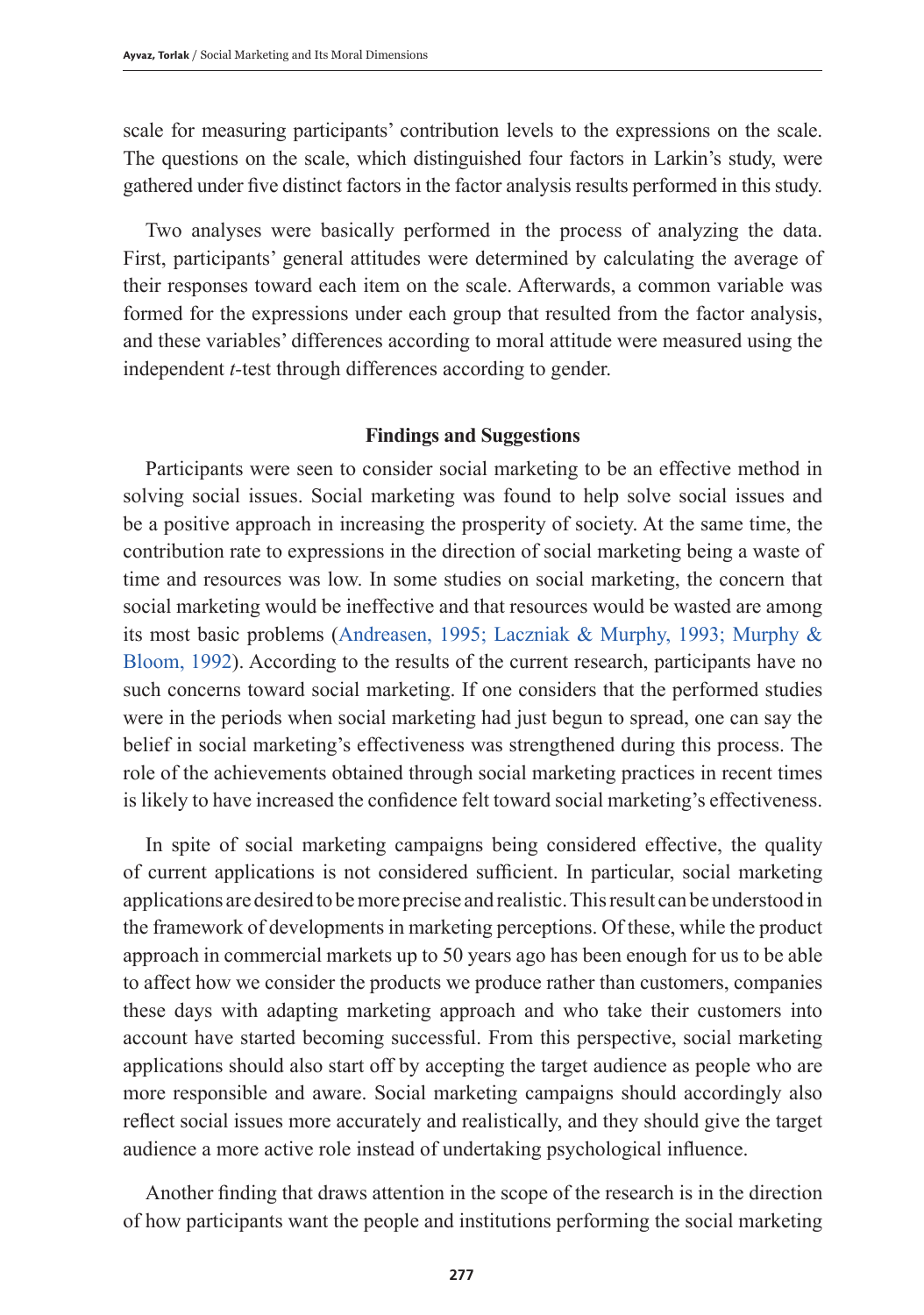practices to be more tightly inspected by the government. Worries that participants' feel about the harm that social marketing can create appear to be the main reason for this want. According to another research result, the participants don't have a desire yet for government intervention, in spite of thinking that social marketers need to be accountable (Laczniak, Lusch, & Murhpy, 1979). In other words, this finding, although similar to previous studies in the direction of social marketers being supervised, reveals different results in the direction of it being performed by the state. Because the government's area of authority and intervention is a topic that varies from culture to culture as well as from ideology to ideology, having different outcomes within different population is a normal case. A structure is desired that supervises social marketing practitioners and holds them to account on the points that need to be emphasized. According to the research result in this case, in the situation where the state's necessary applications can be financed, having these applications be performed by government agencies or state-sponsored institutions would be more appropriate. Government control should be increased for for-profit organizations and regard for the society's interests should be provided through the entire social marketing practice.

The following results emerged when examining participants' attitudes towards social marketing campaigns in terms of gender. Accordingly, female participants generally found social marketing to be more positive than male participants. The female participants were seen to have greater beliefs that social marketing is an effective technique for solving social issues and that it would have positive results socially. At the same time and in terms of morals, female participants indicated finding social marketing to be less problematic. In this respect, social marketing campaigns should become more attractive for each group by examining the reasons for these different attitudes between men and women in future studies on social marketing.

In terms of social marketing's moral dimension, participants' attitudes were in a negative direction. The participants think that social marketing does not sufficiently reflect the truths and that the target audience is fed misleading and deceptive elements. These results are important in terms of complying with the theoretical literature that exists on the moral dimension of social marketing. Many studies have defined manipulation and honesty as the most important moral issues contained in social marketing (Andreasen, 1995; Fox & Kotler, 1980; Kotler & Zaltman, 1971; Murphy & Bloom, 1992). However, one finding specific to the current study shows the degree to which the moral dimension of social marketing has critical importance. Accord ing to this, people who find social marketing morally problematic at the same time see it as more ineffective and useless than other people do. Namely, the moral issues that exist in social marketing also negatively affect participants' attitudes toward other aspects of social marketing. At the same time, these people want social marketing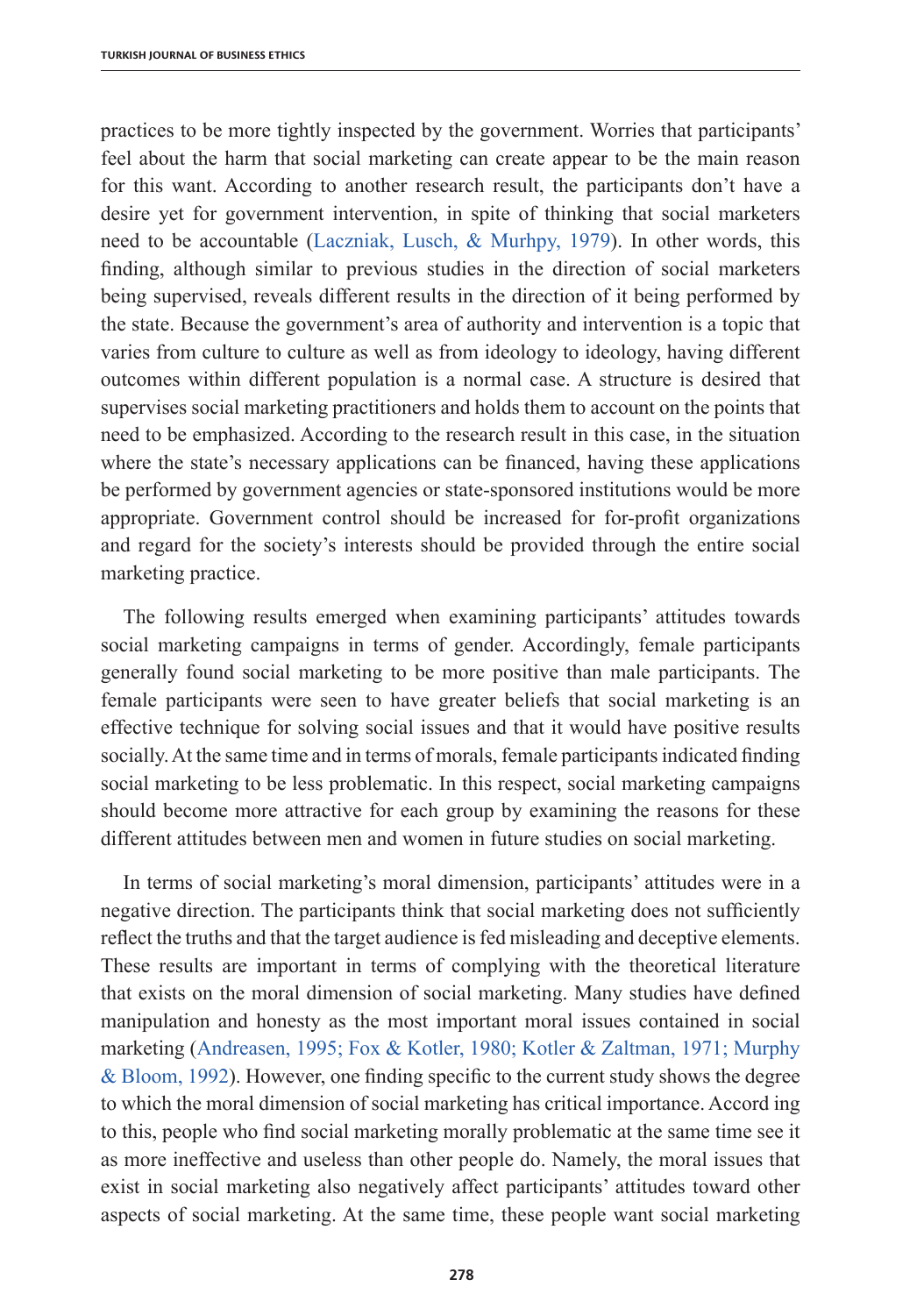to be more tightly controlled. In other words, they have lower confidence in social marketing. From this angle, social marketers seem to need to minimize moral issues in order to be able to earn the trust of the community and be more effective.

Social marketing practices contain many moral issues that can occur, consciously or consciously. In order to prevent these moral issues that can arise in social marketing, the first thing that needs to be done is to examine social marketing theoretically and practically, and to clearly detect the possible moral issues. Social marketing, because of being an application of interest to many different disciplines such as psychology, marketing, and sociology, needs to be examined within the framework of all these different disciplines in order to be able to perform accurate detections. One important point for preventing moral issues or finding solutions is to also determine the local environment and conditions where the application will be implemented in the best way. Even the same moral issues can carry many different characteristics in different geographies. Therefore, sociological and psychological factors like the target group's beliefs, culture and lifestyle should be examined in the best way, and moral issues should be approached in this respect. Providing an accurate and effective moral teaching in the education system is also important. Classes, courses, and seminars that are done on morality will affect moral belief and behavior (Ferrell  $& Larry$ , 1985). As a result of this, individuals who are up to date will be more sensitive and knowledgeable on moral issues in this respect and be able to make better decisions.

Social marketing practitioners must be aware of the distinction between social marketing and commercial marketing through its many dimensions and that they have very different dynamics. One of the most important of these differences is the shape of the target group and the approach toward the target group. Practitioners need to understand in the best way the thoughts and concerns of the target group towards social marketing. Applications that are performed should have a responsive and satisfying quality. At the same time, they should have a transparent and accountable structure and provide the target audience with the trust and sincerity required.

The findings obtained in this study show the presence of moral and other concerns toward social marketing; they reveal a difference in terms of gender. At this point future researches on social marketing should focus on to determine the reasons behind these concerns against social marketing more specifically and try to explain the differences according to gender. To achieve these, more qualified and larger numbers of sample should be studied, more independent variables should be investigated, and experiments should be performed in light of the real cases.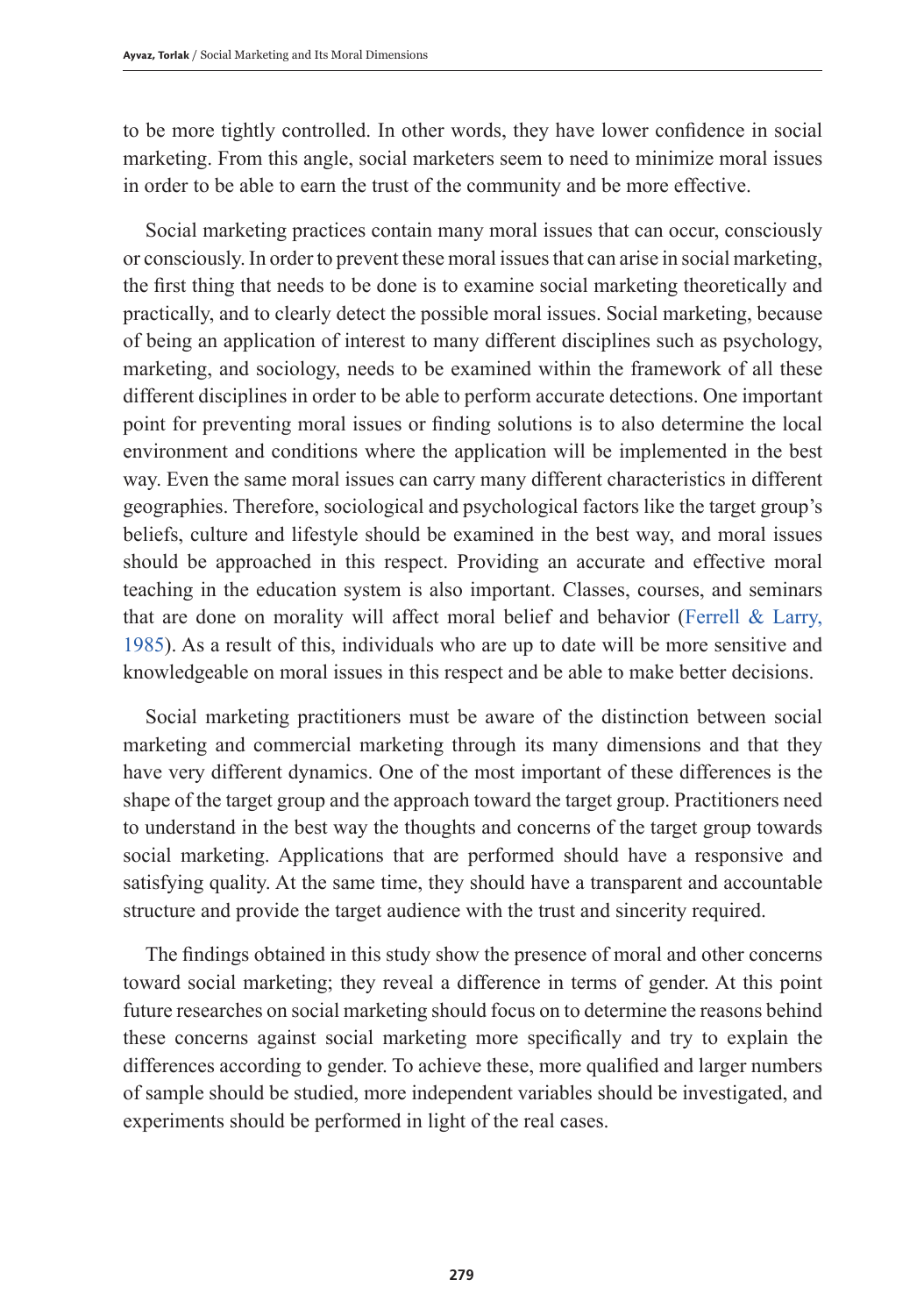#### **Kaynakça/References**

- Andreasen, A. R. (1994). Social marketing: Definition and domain. *Journal of Public Policy and Marketing*, *13*(1), 108–114.
- Andreasen, A. R. (1995). *Marketing social change*. San Francisco, CA: Jossey-Bass.
- Andreasen, A. R. (1997). Challenges for the science and practice of social marketing. In M. E. Goldberg, M. Fishbein, & S. E. Middlestadt (Eds.), *Social marketing: Theoretical and practical perspectives* (pp. 3–19). Mahwah, NJ: Lawrence Erlbaum Associates.
- Andreasen, A. R., & Drumwright, M. E. (2001). Alliances and ethics in social marketing. In A. R. Andreasen (Ed.), *Ethics in social marketing* (pp. 95–125). Washington, DC: Georgetown University Press.
- Bagozzi, R. P. (1975). Marketing as exchange. *The Journal of Marketing*, *39*(4), 32–39.
- Bagozzi, R. P. (1978). Marketing as exchange: A theory of transactions in the marketplace. *American Behavioral Science*, *21*(4)*,* 535–556.
- Brenkert, G. G. (2002). Ethical challenges of social marketing. *Journal of Public Policy & Marketing*, *21*(1), 14–25.
- Bloom, P., & Novelli, W. D. (1981). Problems and challenges in social marketing. *Journal of Marketing*, *45*, 79–88.
- Donovan, R. J., & Henley, N. (2003). *Social marketing: Principles and practice*. Melbourne: IP Communications Pty Ltd.
- El-Ansary, A. I., & Kramer, O. E. (1973). Social marketing: The family planning experience. *The Journal of Marketing*, *37*(3), 1–7.
- Eser, Z. & Özdoğan, F. B. (2006). *Sosyal pazarlama, toplumun refahı ve kaliteli yaşamı için*. Ankara: Siyasal Kitabevi.
- Ferrell, O. C., & Larry, G. G. (1985). A contingency framework for understanding ethical decision making in marketing. *Journal of Marketing, 49*(3), 87–96.
- Fox, K. F. A., & Kotler, P. (1980). The marketing of social causes: The first 10 years. *The Journal of Marketing*, *44*(4), 24–33.
- French, C., Stevenes, C. B., Mcvey, D., & Merrit, R. (2010). *Social marketing and public health, theory and practice*. New York, NY: Oxford University Press.
- Kotler, P., & Levy, S. J. (1969). Broadening the concept of marketing. *Journal of Marketing*, *33*, 10–15.
- Kotler, P., & Zaltman, G. (1971). Social marketing: An approach to planned social change. *Journal of Marketing*, *35*, 3–12.
- Laczniak, G. R., Lusch, R. F., & Murphy, P. E. (1979). Social marketing: Its ethical dimension. *The Journal of Marketing*, *43*(2), 29–36.
- Laczniak, G. R., & Murphy, P. E. (1993). *Ethical marketing decisions: The higher road*. Needham Heights, MA: Allyn and Bacon.
- Larkin, E. F. (1977). A factor analysis of college students' attitudes toward advertising. *Journal of Advertising, 6*(2), 42–46.
- Luck, J. D. (1969). Broadening the concept of marketing- too far. *Journal of Marketing, 33*, 53–63.
- McColl-Kennedy, J., Kiel, G., Lusch, R., & Lusch, V. (1994). *Marketing: Concepts and strategies*. Nelson, Australia: Melbourne.